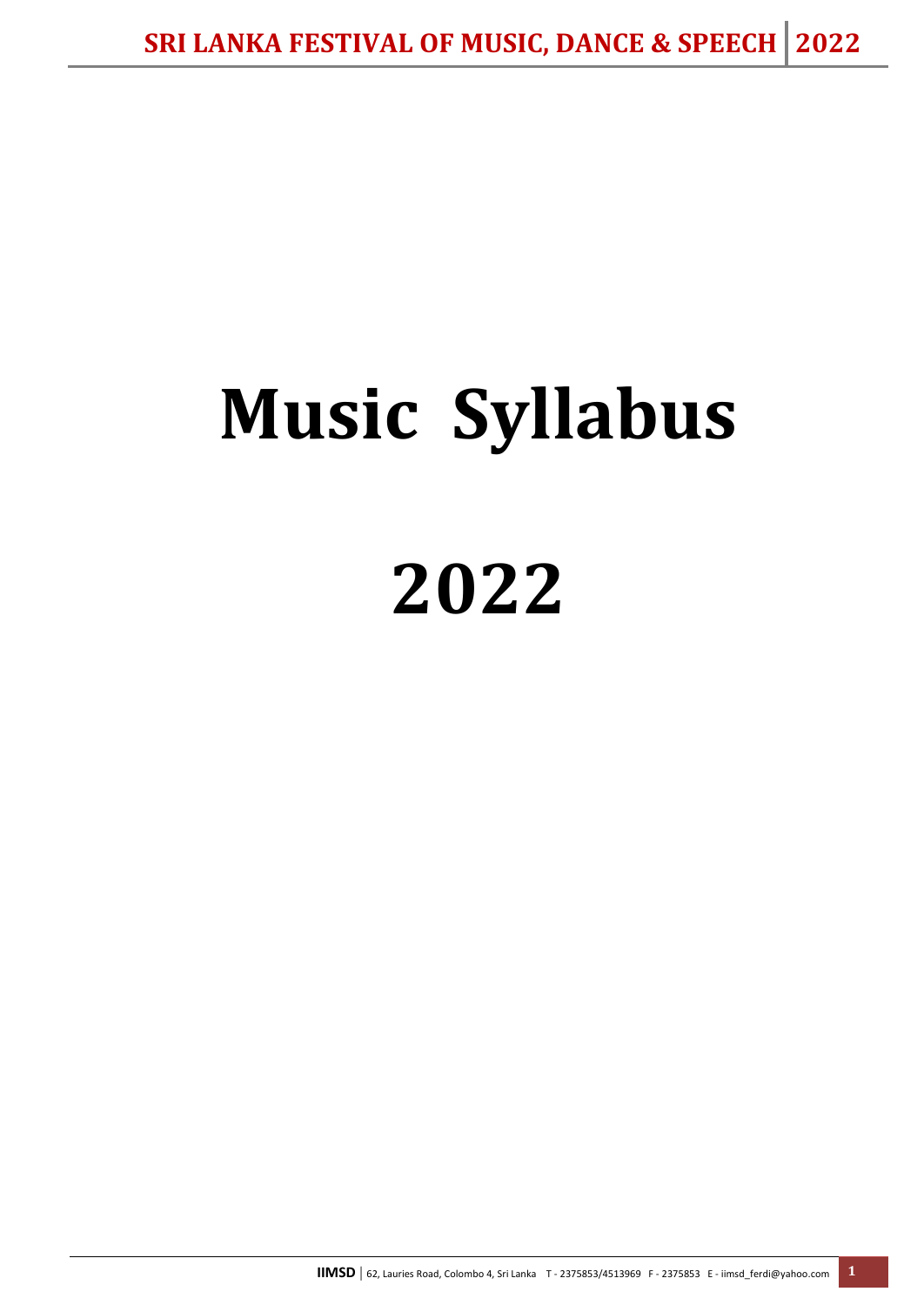# **Piano Set Work**

| <b>CLAJJ</b>     | AGE      | JEI WUNN                         |
|------------------|----------|----------------------------------|
|                  |          |                                  |
| PSW <sub>2</sub> | 4 years  | London Bridge                    |
| PSW <sub>3</sub> | 5 years  | Hot Cross Buns                   |
| PSW4             | 6 years  | Allegro - Alexander Reinagle     |
| PSW 5            | 7 years  | Wotcha Doin'? - Jane Sebba       |
| PSW 6            | 8 years  | Mr. Oom Pah - William Scher      |
| PSW 7            | 9 years  | Cat's Eye - David Blackwell      |
| PSW <sub>8</sub> | 10 years | Butcher Boy Rag - Ian Ladd       |
| PSW 9            | 11 years | Railroad Blues - David Blackwell |
| <i>PSW</i> 10    | 12 years | The Ballerina - Ray Moore        |
| <b>PSW11</b>     | 13 years | Short'nin' Bread                 |
| PSW 12           | 14 years | Jelly Bean Rag - Martha Mier     |
| <i>PSW</i> 13    | 15 years | Valse Lente - Osker Merikanto    |

**CLASS AGE SET WORK**

٦

**(NEW CLASS)** 

**(NEW CLASS)**

# **Piano Examination Grade Selections**

\*\*\*\*\*\*\*\*\*\*\*\*\*\*\*\*\*\*\*\*\*\*\*\*\*\*\*\*\*\*\*\*\*\*\*\*\*\*\*\*\*\*\*\*\*\*\*\*

# *(Performance should be from Original Examination Book of the CURRENT Year Syllabus of any local or foreign board)*

*Foreign Boards – Pieces should be selected only from the Published Examination Books and NOT from Alternative Repertoire.*

| uun clabbi<br><b>CLASS</b> | <b>GRADE</b>                   | <b>FEES</b> | <b>SELECTION FROM ANY BOARD LOCAL OR FOREIGN BOARD</b> |             |          |                |       |
|----------------------------|--------------------------------|-------------|--------------------------------------------------------|-------------|----------|----------------|-------|
|                            |                                | Rs.         | IIMSD                                                  | <i>IWMS</i> | LCM      | Trinity        | ABRSM |
| PEIn 1                     | PIANO Examination Introductory | 2350.00     | Step 1,2,3                                             | Prel/Ini    | Pre Prep |                |       |
| PEPrep 2                   | PIANO Examination Preparatory  | 2400.00     | <i>Initial</i>                                         | Elem        | Step 1,2 | <i>Initial</i> | Prep  |
| PEG <sub>1</sub>           | PIANO Examination GRADE 1      | 2450.00     |                                                        |             |          |                |       |
| PEG <sub>2</sub>           | PIANO Examination GRADE 2      | 2500.00     |                                                        |             |          |                |       |
| PEG <sub>3</sub>           | PIANO Examination GRADE 3      | 2550.00     |                                                        |             |          |                |       |
| PEG 4                      | PIANO Examination GRADE 4      | 2600.00     |                                                        |             |          |                |       |
| PEG 5                      | PIANO Examination GRADE 5      | 2700.00     |                                                        |             |          |                |       |
| PEG 6                      | PIANO Examination GRADE 6      | 2900.00     |                                                        |             |          |                |       |
| PEG 7                      | PIANO Examination GRADE 7      | 3200.00     |                                                        |             |          |                |       |
| PEG 8                      | PIANO Examination GRADE 8      | 3450.00     |                                                        |             |          |                |       |
|                            |                                |             |                                                        |             |          |                |       |

\*\*\*\*\*\*\*\*\*\*\*\*\*\*\*\*\*\*\*\*\*\*\*\*\*\*\*\*\*\*\*\*\*\*\*\*\*\*\*\*\*\*\*\*\*\*\*\*

# **Electronic Keyboard Examination Grade Selections**

# *(Performance should be from Original Examination Book of the CURRENT Syllabus of any board local or foreign board)*

*Foreign Boards – Pieces should be selected only from the Published Examination Books and NOT from Alternative Repertoire.*

| UNEW CLASS       |                                                   |             |                |             |            |                                                        |
|------------------|---------------------------------------------------|-------------|----------------|-------------|------------|--------------------------------------------------------|
| <b>CLASS</b>     | <b>GRADE</b>                                      | <b>FEES</b> |                |             |            | <b>SELECTION FROM ANY BOARD LOCAL OR FOREIGN BOARD</b> |
|                  |                                                   | Rs.         | IIMSD          | <i>IWMS</i> | <u>LCM</u> | <i>Trinity</i>                                         |
| EK 1             | Electronic Keyboard Examination-Step 1            | 2350.00     | Beg /Prel      | Prel/Ini    | Step 1     |                                                        |
| EK 2             | Electronic Keyboard Examination-Step 2            | 2400.00     | <i>Initial</i> | Elem        | Step 2     | <i>Initial</i>                                         |
| EKG <sub>1</sub> | Electronic Keyboard Examination - Grade 1         | 2450.00     |                |             |            |                                                        |
| EKG <sub>2</sub> | Electronic Keyboard Examination – Grade 2 2500.00 |             |                |             |            |                                                        |
| EKG <sub>3</sub> | Electronic Keyboard Examination – Grade 3 2550.00 |             |                |             |            |                                                        |
| EKG 4            | Electronic Keyboard Examination – Grade 4         | 2600.00     |                |             |            |                                                        |
| EKG 5            | Electronic Keyboard Examination – Grade 5         | 2700.00     |                |             |            |                                                        |
| EKG 6            | Electronic Keyboard Examination – Grade 6 2900.00 |             |                |             |            |                                                        |
| EKG 7            | Electronic Keyboard Examination – Grade 7         | 3200.00     |                |             |            |                                                        |
| EKG 8            | Electronic Keyboard Examination – Grade 8         | 3450.00     |                |             |            |                                                        |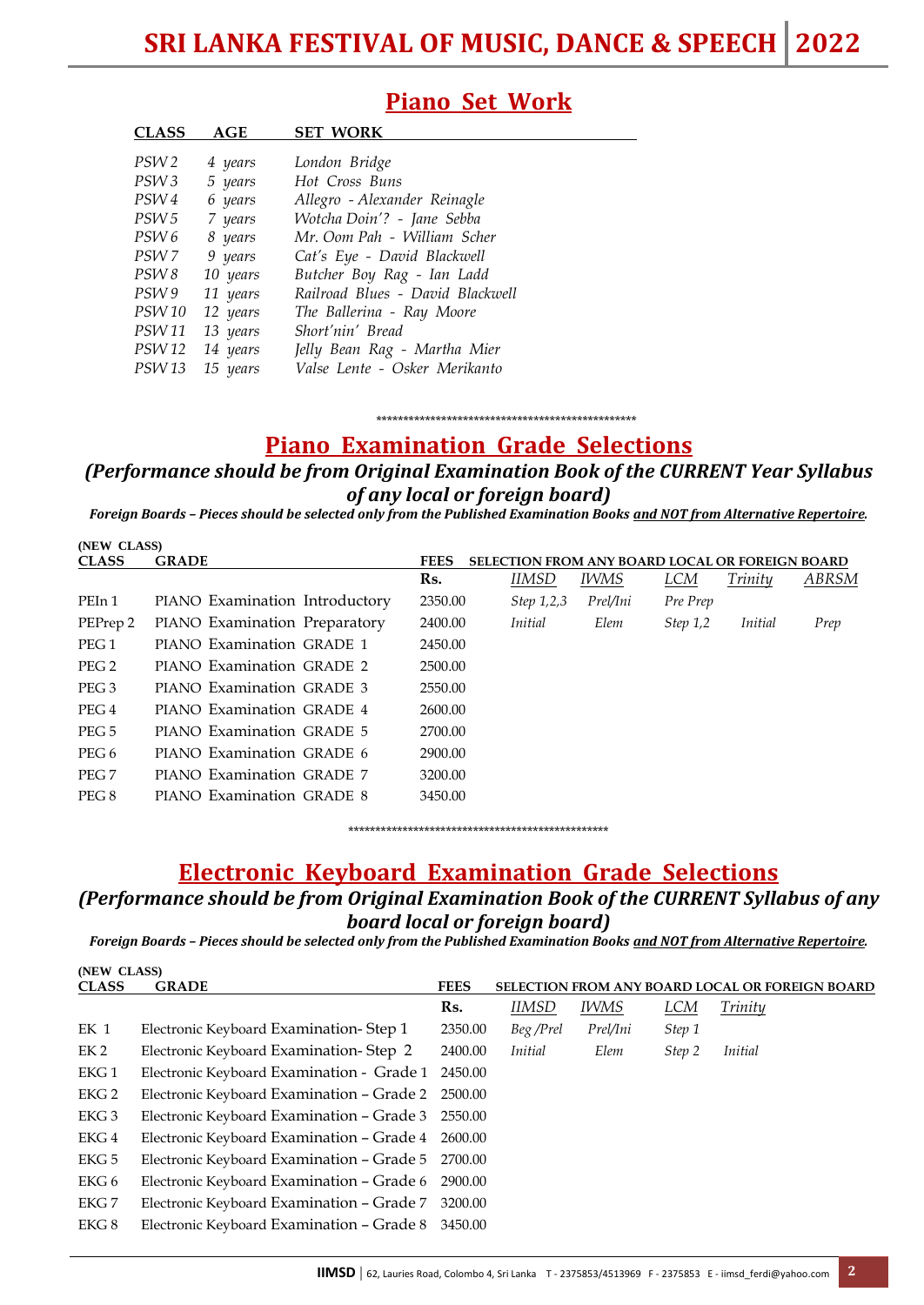# **SRI LANKA FESTIVAL OF MUSIC, DANCE & SPEECH 2022**

# **Music Solo Performance - Select Performance Code**

| <b>Subject</b>                              | 2018<br>3 yrs<br>$1.5$ mts | 2017<br>4 yrs<br>$1.5$ mts   | 2016<br>5 yrs<br>$1.5$ mts | 2015<br>6 yrs<br>$1.5$ mts | 2014<br>7 yrs<br>$1.5$ mts | 2013<br>8 yrs<br>$1.5$ mts | 2012<br>9 yrs<br>1.5 <sub>ints</sub> | 2011<br>10 yrs<br>2 mts               | 2010<br>11 yrs<br>2 mts          |
|---------------------------------------------|----------------------------|------------------------------|----------------------------|----------------------------|----------------------------|----------------------------|--------------------------------------|---------------------------------------|----------------------------------|
|                                             | 1950.00                    | 2050.00                      | 2200.00                    | 2250.00                    | 2300.00                    | 2350.00                    | 2400.00                              | 2450.00                               | 2500.00<br>P9                    |
| Piano Solo OC *                             | P1                         | P <sub>2</sub>               | P <sub>3</sub>             | P <sub>4</sub>             | P5                         | P6                         | P7                                   | P8                                    |                                  |
| Piano Solo SW                               | PSW <sub>1</sub>           | PSW <sub>2</sub>             | PSW <sub>3</sub>           | PSW <sub>4</sub>           | PSW <sub>5</sub>           | PSW <sub>6</sub>           | PSW <sub>7</sub>                     | PSW <sub>8</sub>                      | PSW <sub>9</sub>                 |
| Single Keyboard *<br>(Published Books)      | SKP <sub>1</sub>           | SKP <sub>2</sub>             | SKP <sub>3</sub>           | SKP <sub>4</sub>           | SKP <sub>5</sub>           | SKP 6                      | SKP 7                                | SKP <sup>8</sup>                      | SKP 9                            |
| Single Keyboard *<br>(Non Published Books)  | SK <sub>1</sub>            | SK <sub>2</sub>              | SK <sub>3</sub>            | SK <sub>4</sub>            | SK <sub>5</sub>            | SK <sub>6</sub>            | SK 7                                 | SK 8                                  | SK <sub>9</sub>                  |
| Melodica Solo                               | $\overline{\phantom{a}}$   |                              | M <sub>3</sub>             | M <sub>4</sub>             | M 5                        | M <sub>6</sub>             | M <sub>7</sub>                       | M8                                    | M 9                              |
| Accordion Solo                              |                            |                              |                            |                            |                            | A6                         | A 7                                  | A8                                    | A <sub>9</sub>                   |
| String Instruments *                        | $\overline{\phantom{a}}$   | $\overline{\phantom{a}}$     | SI <sub>3</sub>            | SI <sub>4</sub>            | SI <sub>5</sub>            | SI <sub>6</sub>            | SI 7                                 | SI 8                                  | SI <sub>9</sub>                  |
| Acoustic Guitar *<br>(played with fingers)  | $\overline{\phantom{a}}$   | $\overline{a}$               | $\overline{\phantom{a}}$   | AG4                        | AG 5                       | AG 6                       | AG 7                                 | AG 8                                  | AG 9                             |
| Acoustic Guitar *<br>(played with plectrum) | $\overline{\phantom{a}}$   | $\overline{\phantom{a}}$     | $\tilde{\phantom{a}}$      | AGP4                       | AGP 5                      | AGP6                       | AGP 7                                | AGP 8                                 | AGP 9                            |
| Semi Acoustic Guitar *                      | $\overline{\phantom{a}}$   | $\qquad \qquad \blacksquare$ | $\overline{\phantom{a}}$   | SAG4                       | SAG <sub>5</sub>           | SAG <sub>6</sub>           | SAG7                                 | SAG 8                                 | SAG 9                            |
| Classical Guitar *                          | $\sim$                     |                              | $\blacksquare$             | CG <sub>4</sub>            | CG 5                       | CG <sub>6</sub>            | CG <sub>7</sub>                      | CG 8                                  | CG <sub>9</sub>                  |
| Electric Guitar *                           | $\overline{\phantom{a}}$   | $\overline{\phantom{0}}$     | $\overline{\phantom{a}}$   | EG <sub>4</sub>            | EG <sub>5</sub>            | EG <sub>6</sub>            | EG <sub>7</sub>                      | EG8                                   | EG <sub>9</sub>                  |
| Brass Instrument Solo *                     |                            | $\overline{\phantom{m}}$     |                            |                            | $\overline{\phantom{a}}$   | BI <sub>6</sub>            | <b>BI</b> 7                          | <b>BI</b> 8                           | BI <sub>9</sub>                  |
| Woodwind Solo *                             | $\overline{\phantom{a}}$   | $\overline{\phantom{a}}$     | $\overline{\phantom{a}}$   | WW4                        | WW <sub>5</sub>            | WW 6                       | WW7                                  | <b>WW8</b>                            | WW 9                             |
| Drum Kit Solo with Track *                  | DKT <sub>1</sub>           | DKT <sub>2</sub>             | DKT <sub>3</sub>           | DKT <sub>4</sub>           | DKT <sub>5</sub>           | DKT <sub>6</sub>           | DKT7                                 | DKT <sub>8</sub>                      | DKT <sub>9</sub>                 |
| Drum Kit Solo without<br>Track *            | DK <sub>1</sub>            | DK <sub>2</sub>              | DK3                        | DK4                        | DK <sub>5</sub>            | DK <sub>6</sub>            | DK 7                                 | DK8                                   | DK9                              |
| Percussion Solo *                           | PC <sub>1</sub>            | PC <sub>2</sub>              | PC <sub>3</sub>            | PC <sub>4</sub>            | PC <sub>5</sub>            | PC <sub>6</sub>            | PC <sub>7</sub>                      | PC <sub>8</sub>                       | PC <sub>9</sub>                  |
| Oriental Drum Solo*                         | OD <sub>1</sub>            | OD <sub>2</sub>              | OD <sub>3</sub>            | OD 4                       | OD <sub>5</sub>            | OD <sub>6</sub>            | OD 7                                 | OD <sub>8</sub>                       | OD <sub>9</sub>                  |
| Carnatic Music Inst                         | CI <sub>1</sub>            | CI <sub>2</sub>              | CI <sub>3</sub>            | CI <sub>4</sub>            | CI <sub>5</sub>            | CI <sub>6</sub>            | CI <sub>7</sub>                      | CI 8                                  | CI <sub>9</sub>                  |
| Mixed Instruments*                          | $\omega$                   | $\omega$                     | MI <sub>3</sub>            | MI <sub>4</sub>            | MI 5                       | MI <sub>6</sub>            | MI 7                                 | MI 8                                  | MI <sub>9</sub>                  |
|                                             |                            |                              |                            |                            |                            |                            |                                      |                                       |                                  |
| Subject                                     | 2009<br>12 yrs<br>2 mts    | 2008<br>13 yrs<br>2 mts      | 2007<br>14 yrs<br>2 mts    | 2006<br>15 yrs<br>2 mts    | 2005<br>16 yrs<br>3 mts    | 2004<br>17 yrs<br>3 mts    | 2003<br>18 yrs<br>3 mts              | $2002 - 95$<br>$19 - 25$ yrs<br>3 mts | 1994 &<br>before<br>26 yrs& over |
|                                             | 2550.00                    | 2600.00                      | 2700.00                    | 2800.00                    | 3000.00                    | 3200.00                    | 3450.00                              | 4450.00                               | 3 mts<br>5250.00                 |
| Piano Solo OC *                             | P <sub>10</sub>            | P 11                         | P <sub>12</sub>            | P <sub>13</sub>            | P 14                       | P <sub>15</sub>            | P <sub>16</sub>                      | P 17                                  | P <sub>18</sub>                  |
| Piano Solo SW                               | <b>PSW 10</b>              | <b>PSW 11</b>                | <b>PSW 12</b>              | <b>PSW 13</b>              | <b>PSW 14</b>              | <b>PSW 15</b>              | <b>PSW 16</b>                        | <b>PSW 17</b>                         | <b>PSW 18</b>                    |
| Single Keyboard *<br>(Published Books)      | SKP <sub>10</sub>          | <b>SKP11</b>                 | <b>SKP12</b>               | <b>SKP13</b>               | SKP <sub>14</sub>          | <b>SKP15</b>               | <b>SKP16</b>                         | SKP <sub>17</sub>                     | SKP <sub>18</sub>                |
| Single Keyboard *<br>(Non Published Books)  | SK 10                      | <b>SK11</b>                  | SK 12                      | SK 13                      | SK 14                      | SK 15                      | SK 16                                | SK 17                                 | SK 18                            |
| Melodica Solo                               | M 10                       | M 11                         | M <sub>12</sub>            | M 13                       | M 14                       | M 15                       | M 16                                 | M 17                                  | M 18                             |
| Accordion Solo                              | A 10                       | A 11                         | A 12                       | A 13                       | A 14                       | A 15                       | A 16                                 | A 17                                  | A 18                             |
| String Instruments *                        | SI 10                      | SI 11                        | SI 12                      | SI 13                      | SI 14                      | SI 15                      | SI 16                                | SI 17                                 | SI 18                            |
| Acoustic Guitar *<br>(played with fingers)  | <b>AG 10</b>               | AG 11                        | AG 12                      | AG 13                      | AG 14                      | AG 15                      | AG 16                                | AG 17                                 | <b>AG 18</b>                     |
| Acoustic Guitar *<br>(played with plectrum) | AGP <sub>10</sub>          | $AGP\,11$                    | AGP <sub>12</sub>          | AGP <sub>13</sub>          | AGP <sub>14</sub>          | AGP <sub>15</sub>          | AGP <sub>16</sub>                    | AGP <sub>17</sub>                     | AGP <sub>18</sub>                |
| Semi Acoustic Guitar *                      | <b>SAG 10</b>              | <b>SAG 11</b>                | <b>SAG 12</b>              | <b>SAG 13</b>              | <b>SAG 14</b>              | <b>SAG 15</b>              | <b>SAG 16</b>                        | <b>SAG 17</b>                         | <b>SAG 18</b>                    |
| Classical Guitar *                          | CG 10                      | CG 11                        | CG 12                      | CG 13                      | CG 14                      | CG 15                      | CG 16                                | CG 17                                 | CG 18                            |
| Electric Guitar *                           | <b>EG 10</b>               | <b>EG 11</b>                 | <b>EG 12</b>               | <b>EG 13</b>               | <b>EG 14</b>               | <b>EG 15</b>               | <b>EG 16</b>                         | <b>EG 17</b>                          | <b>EG 18</b>                     |
| Brass Instrument Solo*                      | <b>BI</b> 10               | <b>BI</b> 11                 | <b>BI</b> 12               | <b>BI</b> 13               | $\rm BI$ $14$              | $\rm BI$ 15                | <b>BI</b> 16                         | <b>BI17</b>                           | <b>BI</b> 18                     |
| Woodwind Solo *                             | <b>WW10</b>                | <b>WW11</b>                  | <b>WW12</b>                | <b>WW13</b>                | WW 14                      | <b>WW15</b>                | <b>WW16</b>                          | <b>WW17</b>                           | <b>WW18</b>                      |
| Drum Kit Solo with Track*                   | DKT <sub>10</sub>          | DKT <sub>11</sub>            | <b>DKT12</b>               | DKT <sub>13</sub>          | DKT <sub>14</sub>          | DKT <sub>15</sub>          | DKT <sub>16</sub>                    | DKT <sub>17</sub>                     | DKT <sub>18</sub>                |
| Drum Kit Solo without<br>Track *            | <b>DK10</b>                | <b>DK11</b>                  | <b>DK12</b>                | DK 13                      | DK 14                      | <b>DK15</b>                | DK 16                                | DK 17                                 | <b>DK18</b>                      |
| Percussion Solo *                           | PC 10                      | ${\rm PC}\,11$               | PC 12                      | PC 13                      | PC 14                      | PC 15                      | PC 16                                | PC 17                                 | PC 18                            |
| Oriental Drum Solo                          | OD 10                      | OD 11                        | OD 12                      | OD 13                      | OD 14                      | OD 15                      | OD 16                                | OD 17                                 | OD 18                            |
| Carnatic Music Inst                         | $CI$ 10                    | CI11                         | CI 12                      | CI 13                      | CI <sub>14</sub>           | CI 15                      | CI 16                                | CI 17                                 | CI 18                            |

**denotes : refer next page \***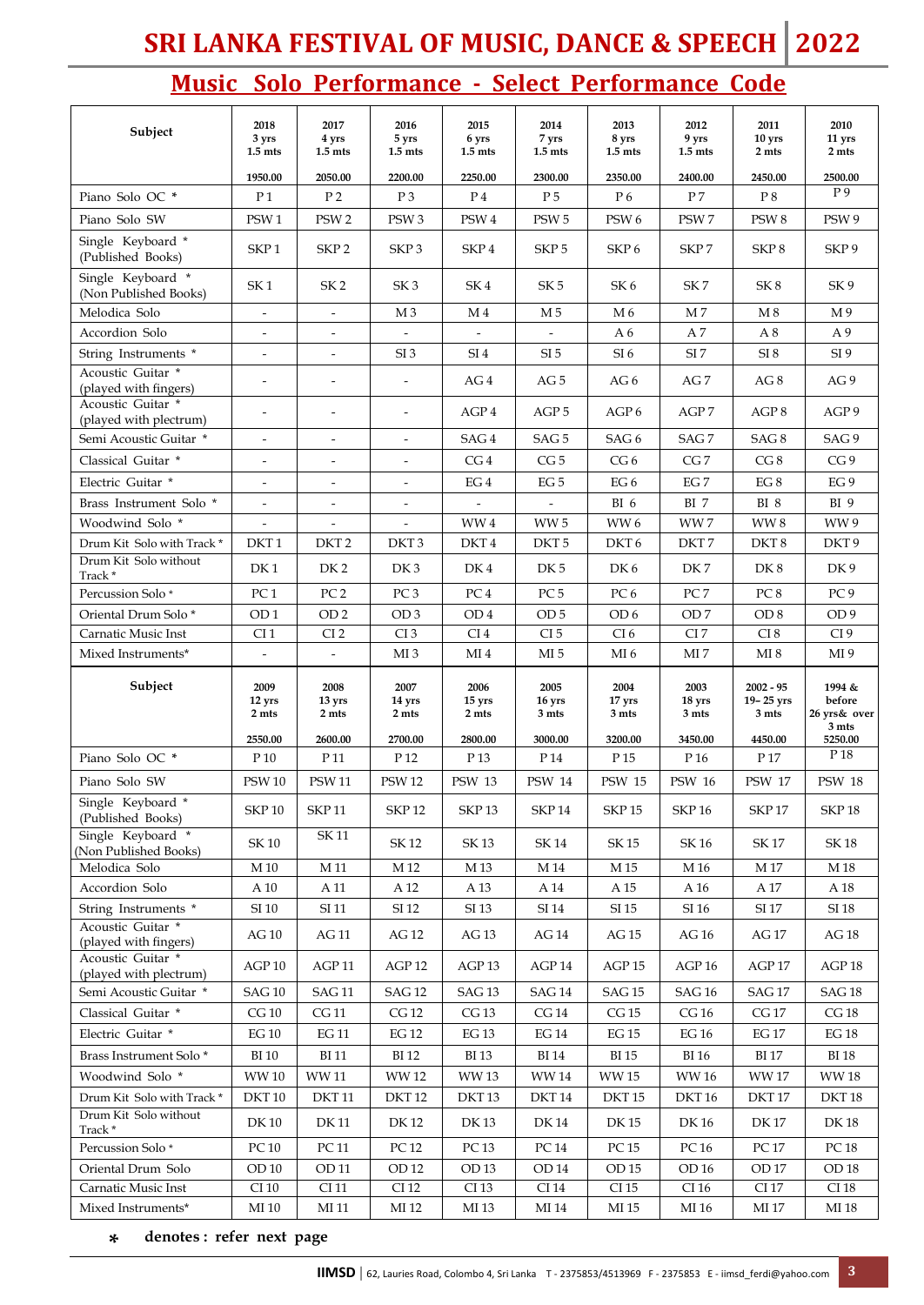### **IMPORTANT NOTES :-**

- **Piano Solo OC-**Should be a piece composed for the piano, of set work **standard or advanced.Not** an arrangement.**NOT**a piece from the **CURRENT** YEAR EXAMINATION SYLLABUS.
- **Piano Examination Selection** Performance should be from the **ORIGINAL EXAMINATION BOOK** of the **CURRENT YEAR SYLLABUS** of any board local or foreign. *Foreign Boards – Pieces should be selected only from the Published Examination Books and NOT from Alternative Repertoire.*
- **PIANO 8 HANDS Performance** Should be a piece composed for the Piano and **NOT** an arrangement by the Teacher. Add "**Q**" before the Class code.
- **Electronic Keyboard Examination Selection** Performance should be from the **ORIGINAL EXAMINATION BOOK** of The **CURRENT YEAR SYLLABUS** of any board local or foreign. *Foreign Boards – Pieces should be selected only from the Published Examination Books and NOT from Alternative Repertoire.*
- **Single Keyboard Published Books** should be Western music published by recognized Professional companies. **Not** a piece from the **CURRENT YEAR EXAMINATION SYLLABUS**.
- **Single Keyboard Non Published Books (SKP)** Non published Traditional Sinhalese /Tamil /Indian /English melodies could be arranged for the keyboard by the teachers **ONLY IN WESTERN NOTATION** and a copy should be presented to the adjudicator. **If letters of the alphabet are given the candidate will be disqualified.**
- **Single Keyboard Non Published Books (SKP)Duo/Trio/Quartet** Non published Traditional Sinhalese /Tamil /Indian /English melodies could be arranged for the keyboard by the teachers **ONLY IN WESTERN NOTATION** and a copy should be presented to the adjudicator. Music notation for each instrument/performer if more than one should be given. **If letters of the alphabet are given the candidate will be disqualified.**
- **Brass Instruments -** Trumpet, Trombone, Cornet, Horn, Tuba, Euphonium.
- **Woodwind Instruments -** Flute, Piccolo, Clarinet, Oboe, Cor Anglais, Bassoon, Recorder, Saxophone.
- **String Instruments -** Violin, Viola, Cello, Double Bass.
- **Acoustic** (Played with fingers) **-** Classical Guitar / Spanish Guitar Non electric.
- **Acoustic** (Played with Plectrum) **-** Classical Guitar / Spanish Guitar Non electric.
- **Semi Acoustic -** Classical Guitar / Spanish Guitar / Electric Guitar which can be plugged.
- **Drum Oriental** A written score in western notation should be provided.
- **Drum Kit with Track –** With a backing track. A written score in western notation should be provided.
- **Drum Kit without Track -** A written score in western notation should be provided.
- **Percussion –** Western Style ( Cajon / Congo / Bongo / Drums )
- **Mixed Instruments** Only Duet / Trio / Quartet / Quintet

# **Duet / Trio / Quartet / Quintet Performance in Music, Speech & Drama and Dance Add as follows to the selected Performance Code** *Refer Fee Scale on Page 25*

- DUET include "**D"** after the Class code
- TRIO include "**T"** after the Class code
- QUARTET include "**Q"** after the Class code 鵱
- 곅 QUINTET – include "**QN"** after the Class code
- MIXED VOICES Add "**MX**" before the Class code

**Music should be provided in WESTERN notation**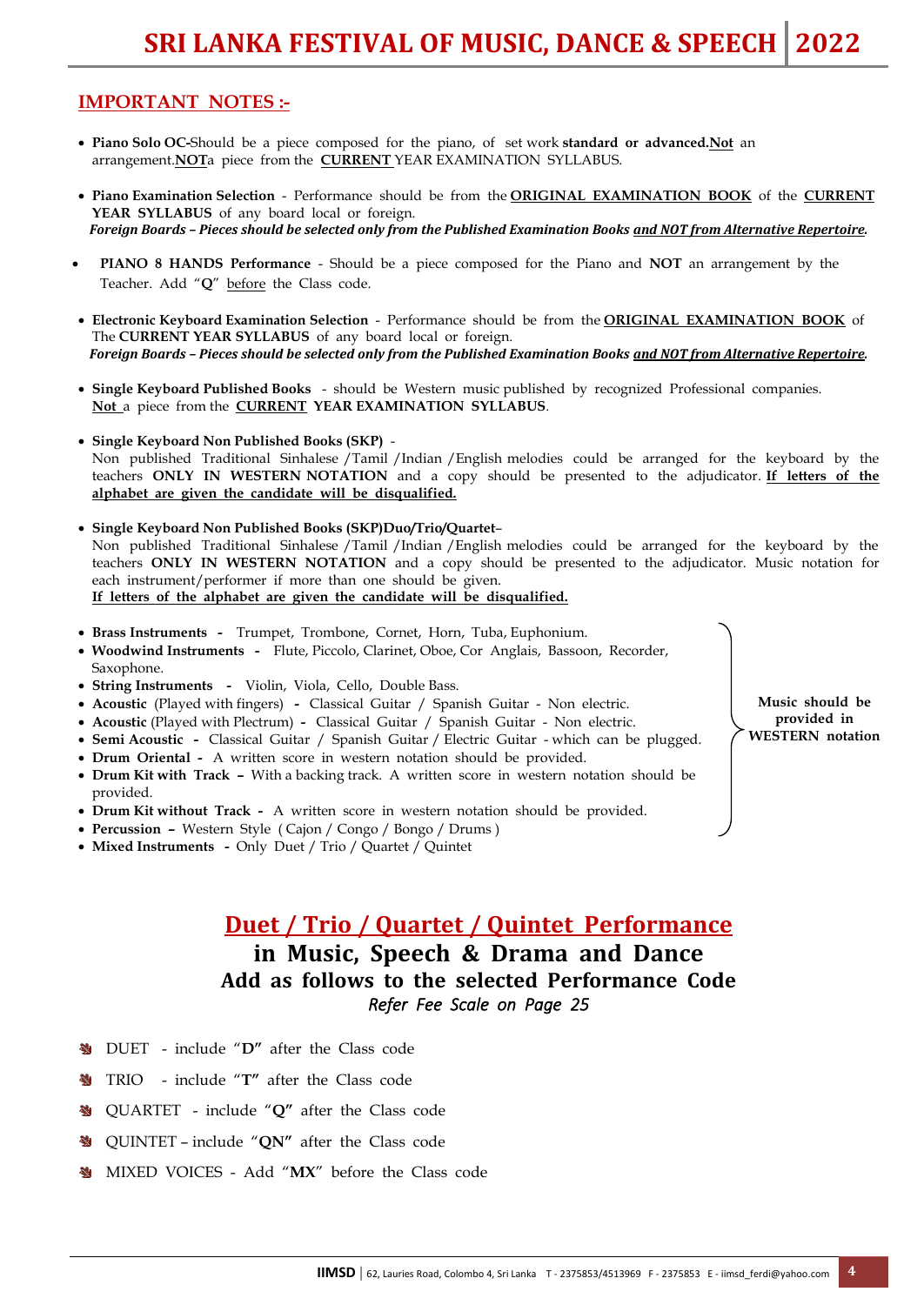# **PIANO PERFORMANCE**

# **Sonata Class**

| Ps <sub>1</sub> | 18 to 20 years           | Any movement of a Classical Sonata<br>(not to exceed 5 minutes)                    | 6250  |
|-----------------|--------------------------|------------------------------------------------------------------------------------|-------|
| Ps <sub>2</sub> | 21 to $25$ years         | Two contrasted movements of a Classical Sonata<br>(not to exceed 6 minutes)        | 7750  |
| Ps <sub>3</sub> | 26 yrs to 40 years       | All movements of a Classical Sonata<br>(not to exceed 8 minutes)                   | 11000 |
| Ps <sub>4</sub> | $40 \,\text{yrs}$ & over | All movements of a Classical Sonata (Only in Colombo)<br>not to exceed 10 minutes) | 16000 |

# **Recital Class (Diploma Standard)**

### **Fee Rs.**

**Fee Rs.**

| Prec 1 18 to 20 years                | Programme of 10 minutes                   | 10000 |
|--------------------------------------|-------------------------------------------|-------|
| Prec 2 21 to 25 years                | Programme of 12 minutes                   | 10500 |
| Prec 3 26 yrs to 40 years            | Programme of 15 minutes                   | 12000 |
| Prec $4 \quad 40 \text{ yrs}$ & over | Programme of 15 minutes (Only in Colombo) | 16000 |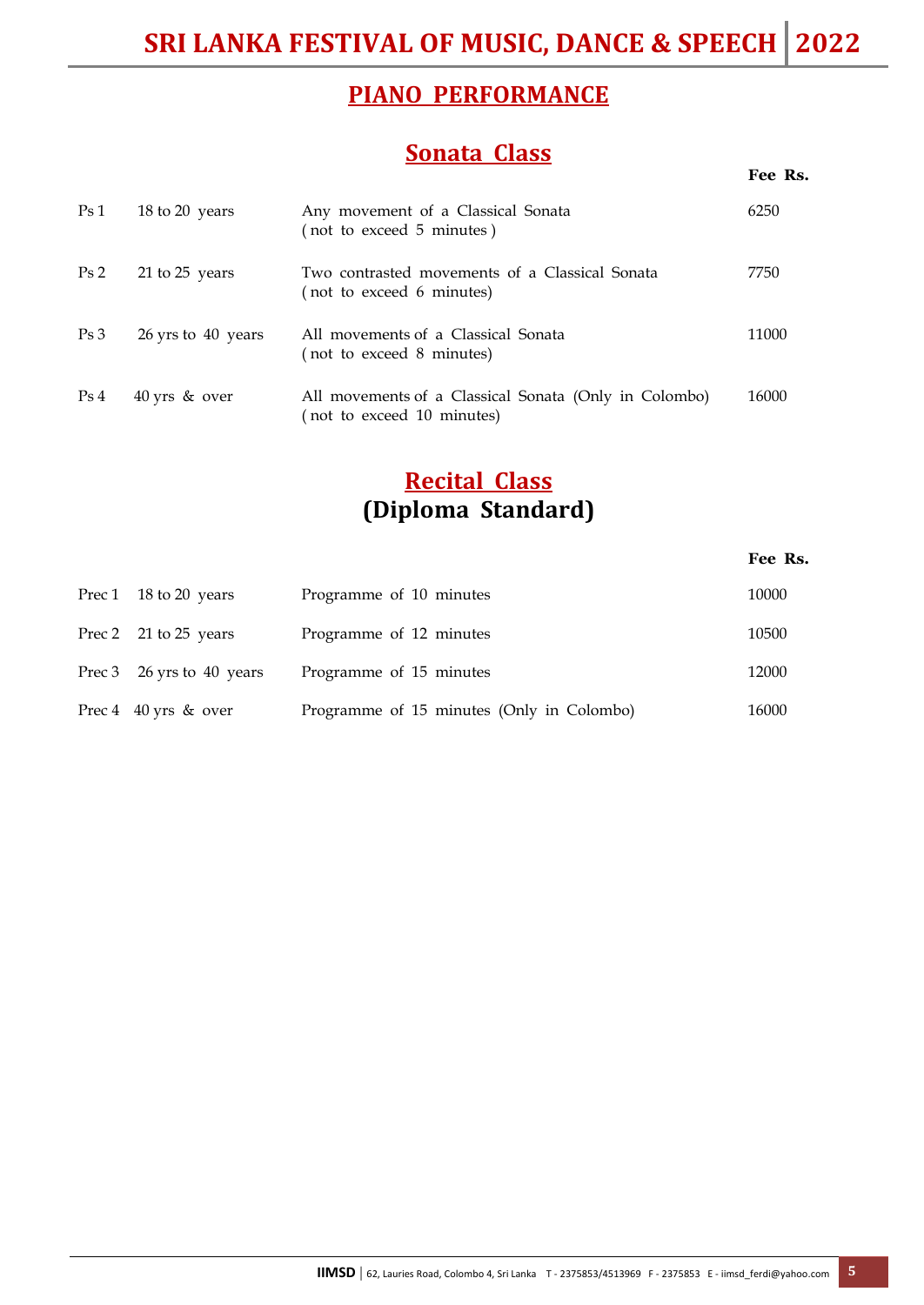# **SRI LANKA FESTIVAL OF MUSIC, DANCE & SPEECH 2022**

# **SINGING**

# **Solo / Duo / Trio / Quartet/Quintet Performance - Select Performance Code**

### **3 TO 11 YEARS**

(Boys and Girls One Category)

| Subject                                                            | 2018<br>3 yrs<br>$1.5$ mts<br>1950.00 | 2017<br>4 yrs<br>1.5 mts<br>2050.00 | 2016<br>5 yrs<br>$1.5$ mts<br>2200.00 | 2015<br>6 yrs<br>$1.5$ mts<br>2250.00 | 2014<br>7 yrs<br>$1.5$ mts<br>2300.00 | 2013<br>8 yrs<br>$1.5$ mts<br>2350.00 | 2012<br>9 yrs<br>$1.5$ mts<br>2400.00 | 2011<br>$10$ yrs<br>2 mts<br>2450.00 | 2010<br>$11 \text{ yrs}$<br>2 mts<br>2500.00 |
|--------------------------------------------------------------------|---------------------------------------|-------------------------------------|---------------------------------------|---------------------------------------|---------------------------------------|---------------------------------------|---------------------------------------|--------------------------------------|----------------------------------------------|
| Popular Songs* - English/Sinhalese/Tamil / Hindi / Other Languages | VPS <sub>1</sub>                      | VPS <sub>2</sub>                    | VPS <sub>3</sub>                      | VPS <sub>4</sub>                      | VPS <sub>5</sub>                      | VPS <sub>6</sub>                      | VPS <sub>7</sub>                      | VPS <sub>8</sub>                     | VPS 9                                        |
| Religious Solo - English/Sinhalese/Tamil /Hindi /Other Languages   | RS <sub>1</sub>                       | RS <sub>2</sub>                     | RS <sub>3</sub>                       | RS <sub>4</sub>                       | RS <sub>5</sub>                       | RS <sub>6</sub>                       | RS <sub>7</sub>                       | RS8                                  | RS <sub>9</sub>                              |
| Musical Solo * - English/Sinhalese/Tamil /Hindi /Other Languages   | VMS <sub>1</sub>                      | VMS <sub>2</sub>                    | VMS <sub>3</sub>                      | VMS 4                                 | VMS <sub>5</sub>                      | VMS <sub>6</sub>                      | VMS7                                  | VMS <sub>8</sub>                     | VMS <sub>9</sub>                             |
| Humorous Solo - English/ Sinhalese/Tamil / Hindi / Other Languages | HS <sub>1</sub>                       | HS <sub>2</sub>                     | HS <sub>3</sub>                       | HS <sub>4</sub>                       | HS <sub>5</sub>                       | HS <sub>6</sub>                       | HS <sub>7</sub>                       | HS 8                                 | HS <sub>9</sub>                              |
| Musical Theatre * - Only English                                   | VMT <sub>1</sub>                      | VMT <sub>2</sub>                    | VMT <sub>3</sub>                      | VMT <sub>4</sub>                      | VMT <sub>5</sub>                      | VMT 6                                 | VMT7                                  | VMT <sub>8</sub>                     | VMT <sub>9</sub>                             |
| Carnatic Music - Singing                                           | CS <sub>1</sub>                       | CS <sub>2</sub>                     | CS <sub>3</sub>                       | CS <sub>4</sub>                       | CS <sub>5</sub>                       | CS <sub>6</sub>                       | CS <sub>7</sub>                       | CS 8                                 | CS <sub>9</sub>                              |

### **12 YEARS & ABOVE**

### **BOYS & GIRLS VOICES TO BE ENTERED AS SEPARATE CATEGORIES.**

- àů BOYS VOICES - include B before the Class code - **BVPS**
- $\Delta t$ GIRLS VOICES - include G before the Class code - **GVPS**

| Subject                                                             | 2009<br>12 yrs<br>2 mts<br>2550.00 | 2008<br>13 yrs<br>2 mts<br>2600.00 | 2007<br>14 yrs<br>2 mts<br>2700.00 | 2006<br>$15$ yrs<br>3 mts<br>2800.00 | 2005<br>$16 \text{ yrs}$<br>3 mts<br>3000.00 | 2004<br>$17 \,\mathrm{yrs}$<br>3 mts<br>3200.00 | 2003<br>18 yrs<br>3 mts<br>3450.00 | $2002 - 95$<br>$19 - 25$ yrs<br>3 mts<br>4450.00 | 1994&<br>before<br>26 yrs&<br>over<br>3 mts<br>5250.00 |
|---------------------------------------------------------------------|------------------------------------|------------------------------------|------------------------------------|--------------------------------------|----------------------------------------------|-------------------------------------------------|------------------------------------|--------------------------------------------------|--------------------------------------------------------|
| Popular Songs* - English/ Sinhalese/Tamil / Hindi / Other Languages | <b>VPS 10</b>                      | <b>VPS 11</b>                      | <b>VPS 12</b>                      | <b>VPS 13</b>                        | <b>VPS 14</b>                                | <b>VPS 15</b>                                   | <b>VPS 16</b>                      | <b>VPS 17</b>                                    | <b>VPS 18</b>                                          |
| Religious Solo - English/Sinhalese/Tamil / Hindi / Other Languages  | <b>RS 10</b>                       | <b>RS11</b>                        | <b>RS12</b>                        | <b>RS 13</b>                         | <b>RS 14</b>                                 | <b>RS15</b>                                     | <b>RS 16</b>                       | <b>RS17</b>                                      | <b>RS18</b>                                            |
| Musical Solo * - English/Sinhalese/Tamil / Hindi / Other Languages  | <b>VMS10</b>                       | <b>VMS11</b>                       | <b>VMS12</b>                       | <b>VMS13</b>                         | <b>VMS14</b>                                 | <b>VMS15</b>                                    | <b>VMS16</b>                       | <b>VMS17</b>                                     | <b>VMS18</b>                                           |
| Humorous Solo - English/ Sinhalese/Tamil / Hindi / Other Languages  | <b>HS</b> 10                       | <b>HS11</b>                        | <b>HS12</b>                        | <b>HS13</b>                          | HS 14                                        | <b>HS15</b>                                     | <b>HS16</b>                        | <b>HS17</b>                                      | <b>HS18</b>                                            |
| Musical Theatre * - only English                                    | <b>VMT10</b>                       | <b>VMT11</b>                       | <b>VMT12</b>                       | AT 13                                | VMT14                                        | VMT15                                           | VMT16                              | <b>VMT 17</b>                                    | <b>VMT18</b>                                           |
| Carnatic Music - Singing                                            | CS <sub>10</sub>                   | <b>CS11</b>                        | <b>CS12</b>                        | <b>CS13</b>                          | <b>CS14</b>                                  | CS 15                                           | <b>CS16</b>                        | <b>CS17</b>                                      | <b>CS18</b>                                            |
| <b>Classical Songs</b>                                              | CLS10                              | CLS11                              | CLS <sub>12</sub>                  | CLS <sub>13</sub>                    | CLS14                                        | CLS15                                           | CLS16                              | CLS <sub>17</sub>                                | CLS <sub>18</sub>                                      |

### **NOTES**

- **Western notation together with lyrics in English should be given.**
- **Singing in other languages Please produce lyrics and the meaning of the songs in English.**
- **Popular Songs**  Songs/Ballads/Songs from Charts/Religious popular songs. **NOT SONGS FROM MUSICALS OR FILM MUSICALS.** Credit will be given to performances that are authentic and NOT 'KARAOKE' (Do not imitate another singer)
- **Musical** Songs from Musicals with /without costume & movement.
- **Musical Theatre**  Songs sung by characters from a Musical or Film Musical **with movement & costume**. Natural gestures do not count as 'movement'. Movement requires that the stage space be used and maybe a discreet prop.

### **The backing track as accompaniment should NOT have any voice. Language Codes for Songs**

| Eg : English Songs add "E" after the given code                                                        | - VPSE   |  |
|--------------------------------------------------------------------------------------------------------|----------|--|
| Sinhalese Songs add "S" after the given code                                                           | - VPSS   |  |
| Tamil Songs add "T" after the given code                                                               | - VPST   |  |
| Hindi Songs add "H" after the given code                                                               | - VPSH   |  |
| Other Languages add "O" after the given code                                                           | $- VPSO$ |  |
| Costume and Movement add "CM" after the given code- VPSCM (This is not applicable for Musical Theatre) |          |  |

- DUET include "**D"** after the Class code A,
- TRIO include "**T"** after the Class code ۵Ņ
- QUARTET include "**Q"** after the Class code A.
- QUINTET include "**QN**" after the Class code A.
- MIXED VOICES Add "**MX**" before the Class codea.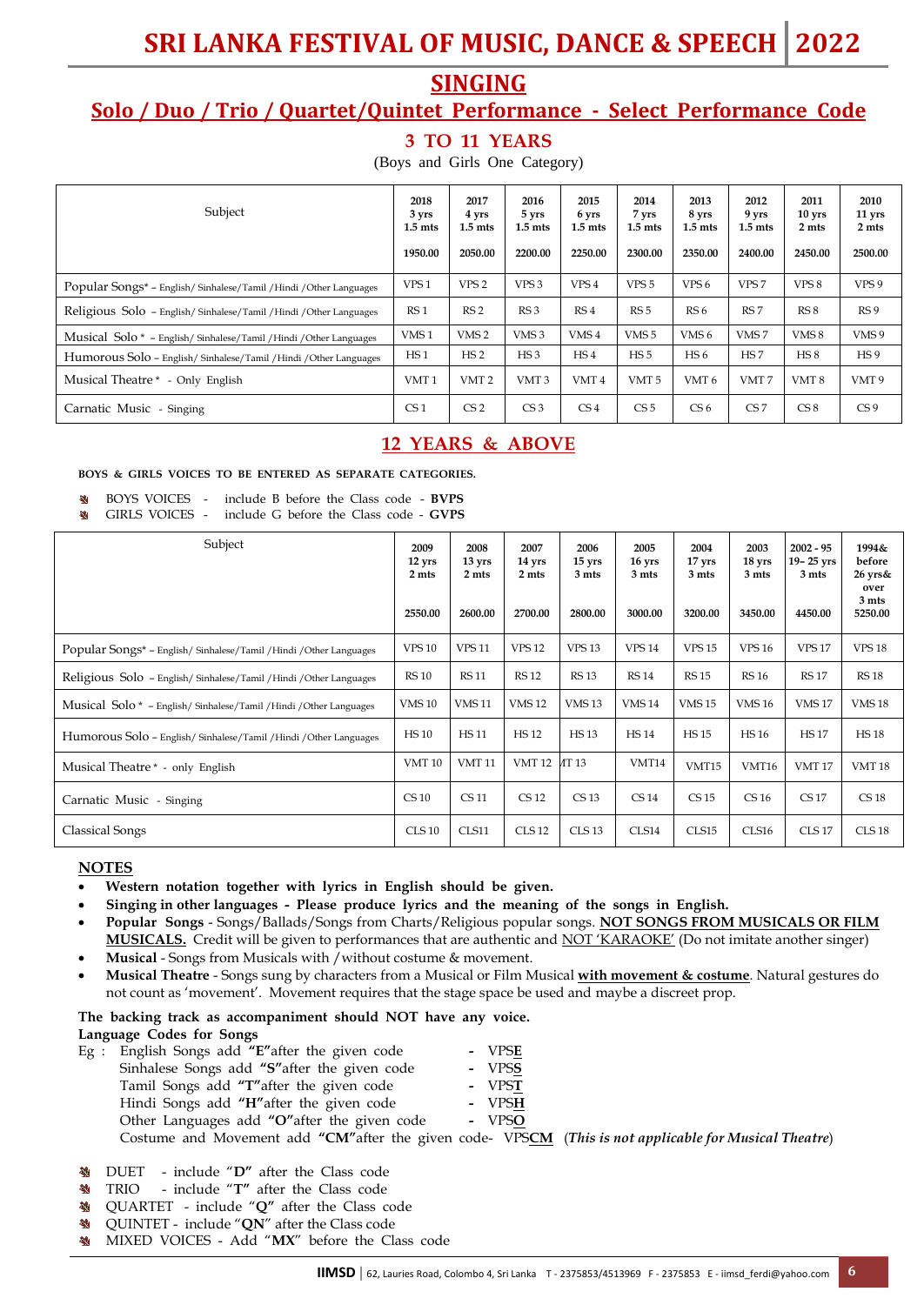# **Age Calculation for Subjects below - (Individual Fee) Bands / Groups / Choirs - Select Performance Code**

| Subject<br>Fee per head        | 2016 &<br>after<br>$5$ yrs &<br>under<br>2 mts | 2014<br>7 yrs &<br>under<br>2 mts | 2012<br>$9$ yrs &<br>under<br>2 mts | 2009<br>12 yrs $&$<br>under<br>2 mts | 2006<br>15 yrs &<br>under<br>3 mts | 2003<br>$18$ yrs &<br>under<br>3 mts | 2002 &<br>before<br>19 yrs $&$<br>Over<br>3 mts | Mixed<br>Ages<br>3 mts | Family<br>Music<br>Making<br>3 mts |
|--------------------------------|------------------------------------------------|-----------------------------------|-------------------------------------|--------------------------------------|------------------------------------|--------------------------------------|-------------------------------------------------|------------------------|------------------------------------|
|                                | 1550.00                                        | 1750.00                           | 1850.00                             | 2050.00                              | 2200.00                            | 2300.00                              | 2400.00                                         | 2500.00                | 2600.00                            |
| Non Electronic Percussion Band | NEPB <sub>1</sub>                              | NEPB <sub>2</sub>                 | NEPB <sub>3</sub>                   | NEPB <sub>4</sub>                    | NEPB <sub>5</sub>                  | NEPB <sub>6</sub>                    | NEPB <sub>7</sub>                               | NEPB <sub>8</sub>      | <b>FNEPB</b>                       |
| Electronic Band                | EB <sub>1</sub>                                | EB <sub>2</sub>                   | EB <sub>3</sub>                     | EB <sub>4</sub>                      | EB <sub>5</sub>                    | EB <sub>6</sub>                      | EB <sub>7</sub>                                 | EB <sub>8</sub>        | FEB                                |
| Non Electronic Band            | NEB <sub>1</sub>                               | NEB <sub>2</sub>                  | NEB <sub>3</sub>                    | NEB4                                 | NEB <sub>5</sub>                   | NEB <sub>6</sub>                     | NEB <sub>7</sub>                                | NEB <sub>8</sub>       | <b>FNEB</b>                        |
| Oriental Band                  | OB <sub>1</sub>                                | OB <sub>2</sub>                   | OB <sub>3</sub>                     | OB <sub>4</sub>                      | OB <sub>5</sub>                    | OB <sub>6</sub>                      | OB <sub>7</sub>                                 | OB <sub>8</sub>        | FOB                                |
| Western Band                   | WB <sub>1</sub>                                | WB <sub>2</sub>                   | WB <sub>3</sub>                     | WB4                                  | WB <sub>5</sub>                    | WB6                                  | WB7                                             | WB8                    | <b>FWB</b>                         |
| Instrumental Chamber Group     | ICG <sub>1</sub>                               | ICG <sub>2</sub>                  | ICG <sub>3</sub>                    | ICG <sub>4</sub>                     | ICG <sub>5</sub>                   | ICG <sub>6</sub>                     | ICG <sub>7</sub>                                | ICG <sub>8</sub>       | F ICG                              |
| Single Keyboard Group          | GSK1                                           | GSK <sub>2</sub>                  | GSK3                                | GSK4                                 | GSK <sub>5</sub>                   | GSK 6                                | GSK7                                            | GSK8                   | <b>FGSK</b>                        |
| Instrumental Melodica Group    | GM <sub>1</sub>                                | GM <sub>2</sub>                   | GM <sub>3</sub>                     | GM4                                  | GM <sub>5</sub>                    | GM <sub>6</sub>                      | GM7                                             | GM <sub>8</sub>        | FGM                                |
| Instrumental Accordion Group   | GA <sub>1</sub>                                | GA <sub>2</sub>                   | GA <sub>3</sub>                     | GA4                                  | GA <sub>5</sub>                    | GA6                                  | GA7                                             | GA <sub>8</sub>        | FGA                                |
| Mixed Instruments Group        | GMI <sub>1</sub>                               | GMI <sub>2</sub>                  | GMI <sub>3</sub>                    | GMI <sub>4</sub>                     | GMI <sub>5</sub>                   | GMI <sub>6</sub>                     | GMI <sub>7</sub>                                | GMI <sub>8</sub>       | FGMI                               |
| Drum Group                     | DG <sub>1</sub>                                | DG <sub>2</sub>                   | DG <sub>3</sub>                     | DG <sub>4</sub>                      | DG <sub>5</sub>                    | DG 6                                 | DG 7                                            | DG 8                   | <b>FDG</b>                         |
| Choir - Popular                | Pch <sub>1</sub>                               | Pch <sub>2</sub>                  | Pch <sub>3</sub>                    | Pch 4                                | Pch <sub>5</sub>                   | Pch 6                                | Pch 7                                           | Pch 8                  | FPch                               |
| Choir - Religious              | Rch <sub>1</sub>                               | Rch <sub>2</sub>                  | Rch <sub>3</sub>                    | Rch 4                                | Rch <sub>5</sub>                   | Rch 6                                | Rch 7                                           | Rch 8                  | FRch                               |
| Choir - Musical                | Mch <sub>1</sub>                               | Mch <sub>2</sub>                  | Mch <sub>3</sub>                    | Mch 4                                | Mch <sub>5</sub>                   | Mch 6                                | Mch 7                                           | Mch 8                  | FMch                               |
| Choir - Humorous               | VHch <sub>1</sub>                              | VHch <sub>2</sub>                 | VHch 3                              | VHch 4                               | VHch 5                             | VHch 6                               | VHch 7                                          | VHch 8                 | FVHch                              |
| Musical Theatre                | MTch 1                                         | MTch 2                            | MTch 3                              | MTch 4                               | MTch 5                             | MTch 6                               | MTch 7                                          | MTch 8                 | FMTch                              |

**Notes Choirs -** Group of 6 or more Singers. Songs to be sung in parts. **Bands / Groups -** Group of 6 or more Participants. **Electronic Instruments -** Keyboards and Guitar**.**

### **Language Codes for Songs**

| $Eg$ : | English Songs add "E" after the given code                         | - VPSE |
|--------|--------------------------------------------------------------------|--------|
|        | Sinhalese Songs add "S" after the given code                       | - VPSS |
|        | Tamil Songs add "T" after the given code                           | - VPST |
|        | Hindi Songs add "H"after the given code                            | - VPSH |
|        | Other Languages add "O" after the given code                       | - VPSO |
|        | $C_{\text{submax}}$ and Marconsent and HCMU-from the size of a MDC |        |

Costume and Movement add **"CM"**after the given code- VPS**CM** (*This is not applicable for Musical Theatre*)

# **LOCAL & INTERNATIONAL SCHOOL – BRASS/WIND BANDS ONLY**

### **A Band could have 6 - 15 members.**

 **6 - 10 years - Junior Bands Excess of 15 - Rs.400/- each** 

**11 - 14 years - Intermediate Bands Excess of 15 - Rs.450/- each**

**15 - 19 years - Senior Bands Excess of 15 - Rs.500/- each**

### **Group Age Calculation for Band - ( 6 to 15 members )**

| Age                        | Year<br>Of Birth | Fee Each Group of<br>$6 - 15$ members | <b>Time Not</b><br>to exceed | Brass Band<br>Code | Wind Band<br>Code |
|----------------------------|------------------|---------------------------------------|------------------------------|--------------------|-------------------|
| $6 - 10$ yrs               | $2015 - 2011$    | $Rs.11,500/-$                         | 3 mts                        | IBB <sub>1</sub>   | <b>IWB1</b>       |
| $11 - 14$ $\,\mathrm{vrs}$ | $2010 - 2007$    | $Rs.12,000/-$                         | 3 mts                        | IBB <sub>1</sub>   | IWB <sub>1</sub>  |
| $15 - 19$ $vrs$            | $2006 - 2002$    | $Rs.15,000/-$                         | 4 mts                        | SBB <sub>1</sub>   | SWB <sub>1</sub>  |